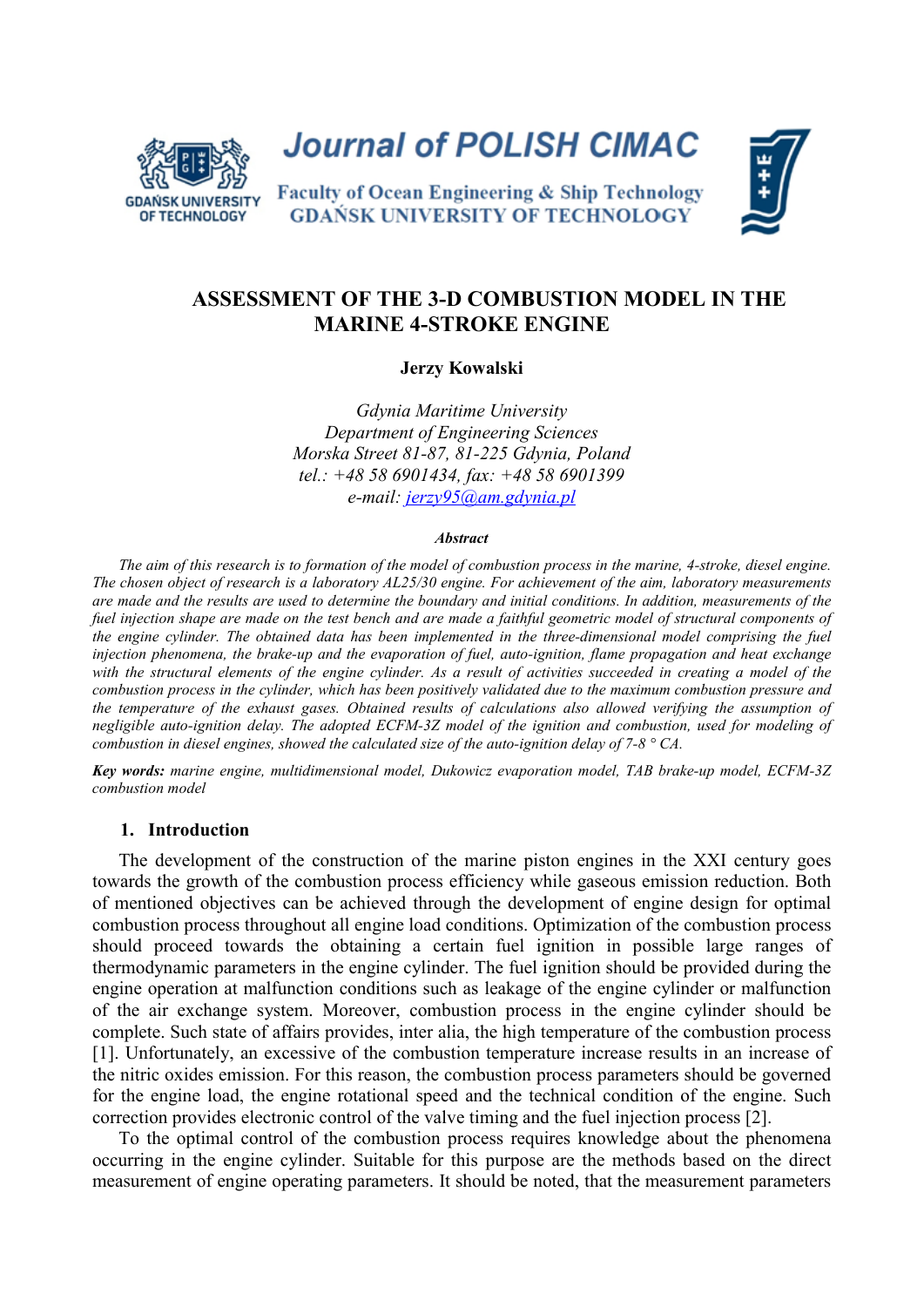of fluids from the engine operation may be insufficient. The temperature of the cooling water, oil, and exhaust gas does not reflect the temperature of the engine cylinder and the measurement of cylinder pressure may be burdened with a significant error [\[3\].](#page-7-2) Due to the rapidity of phenomena occurring in the engine cylinder direct measurement of the combustion temperature is not possible. Applying optical methods [\[4\]](#page-7-3) is possible only after modernization of the engine construction in the laboratory conditions and the cost of this type measurements may be relatively high [\[5\].](#page-7-4)

In recent years, numerical methods are gaining in popularity. The reason for this is the increase in computing power and significant decrease in the modeling cost. Numerical methods can be applied to both qualitative and quantitative evaluation of the phenomena occurring in the engine cylinder [\[6\].](#page-7-5) It should be noted, that such models must be used with great care and only after a positive validation of the combustion process parameters concerned with the data obtained through the direct measurements.

The aim of the work is to create a multi-dimensional model of the combustion process in the cylinder of the marine 4-stroke engine. This model is intended to allow the appointment of thermodynamic parameters of the engine exhaust gases and analysis of phenomena occurring during the combustion process.

# **2. The model description**

Model phenomena occurring in the engine cylinder was prepared as Euler description [\[8\].](#page-7-6) The base model of the combustion process in the engine cylinder is a geometric grid, including the shape of the cylinder with the air intake duct, the outlet duct and exhaust and inlet valves. The geometric grid was built based on the technical documentation of the research object. As a research object was selected laboratory 4-stroke engine, type Sulzer Al25/30. Analysis and selection of spatial grid parameters are presented in [\[9\].](#page-7-7) Prepared grid is presented in Fig.1 and parameters of the Al25/30 engine in Tab.1.



*Fig.1. The grid of the engine cylinder*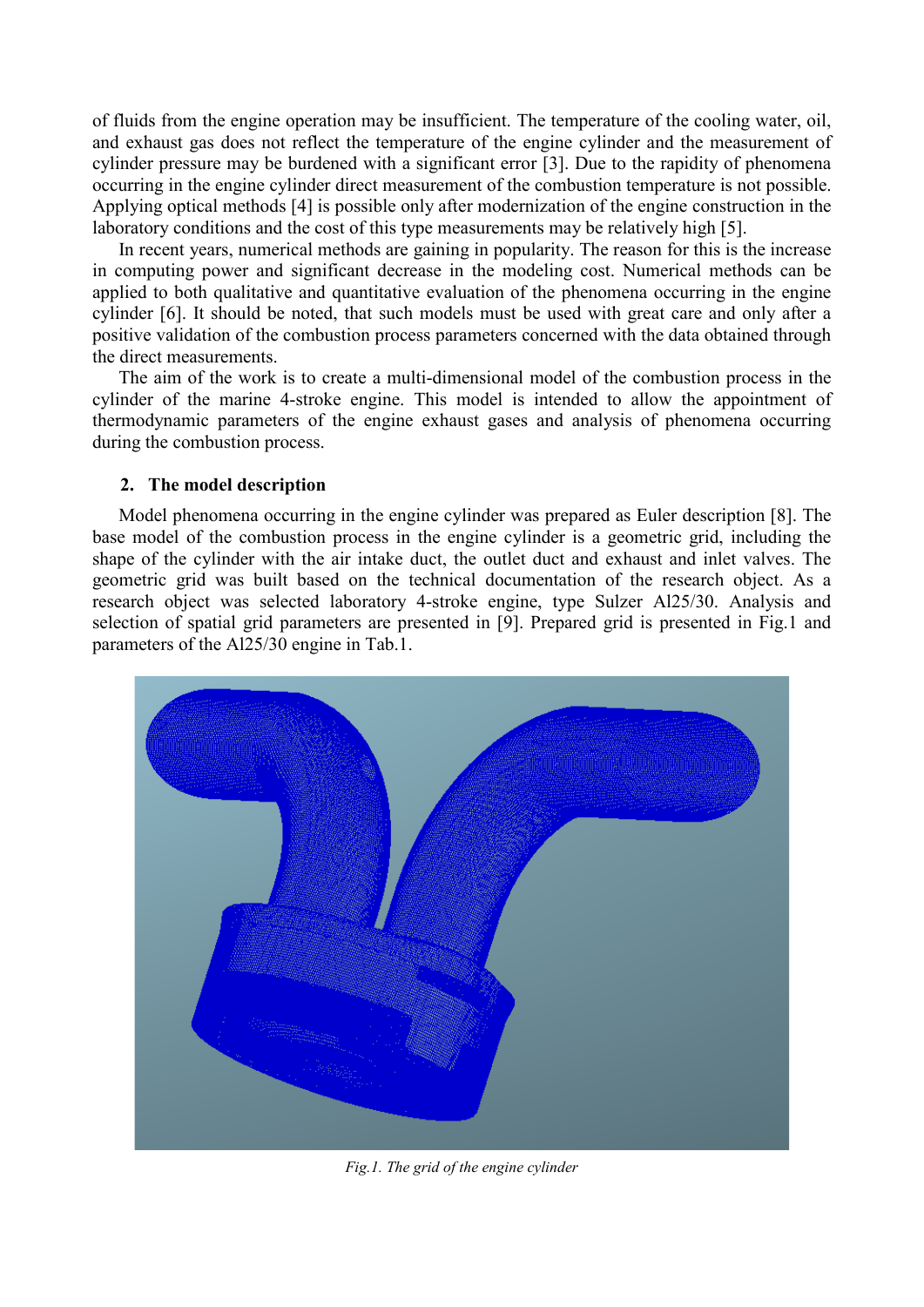| Parameter               | Value | Unit |
|-------------------------|-------|------|
| Max. electric power     | 250   | kW   |
| Rotational speed        | 750   | rpm  |
| Cylinder number         | 3     |      |
| Cylinder bore           | 250   | mm   |
| Stroke                  | 300   | mm   |
| Compression ratio       | 12,7  |      |
| Injector nozzle         |       |      |
| Holes number            | 9     |      |
| Holes diameter          | 0.325 | mm   |
| Holes position diameter |       | mm   |
| Holes position angle    | 150   | deg. |
| Spray cone angle        | 6     | deg. |
| Opening pressure        | 25    | MPa  |

*Tab. 1. The laboratory engine parameters*

#### **2.1 The fuel injection model**

The fuel injection model is based on the geometrical dimensions of the injector nozzle, which are presented in Tab.1. According to [\[10\],](#page-7-8) page 526, the injected fuel cone angle depends on the differential pressure in the nozzle and in the cylinder chamber and the ratio of the diameter to the length of the injector holes. Due to the low credibility of the measurement of the length of the injector holes, the injected fuel cone angle was determined empirically on a test stand. The tests were conducted at atmospheric pressure, assuming that the injection pressure is many times greater than the pressure prevailing in the cylinder chamber. Fuel injection was photographed at a frequency of 60 frames per second, and measurement was made on the collected photographic material.

Mass of fuel injected was calculated on the basis of fuel consumption. Fuel injection characteristic was determined based on the measured characteristics of injection pressure, according to the following relation:

$$
\dot{\mathsf{m}} = \mathsf{f}\big(\sqrt{(\mathsf{p}_{\mathsf{w}} - \mathsf{p}_{\mathsf{c}})}\big),\tag{1}
$$

where:

 $m$  – mass of injected fuel in [g/s],

 $p_w$  – injection pressure in [Pa],

 $p_c$  – pressure in the cylinder chamber in [Pa].

Assumed injection timing equals to 25 degrees before top dead center of the piston position. Start of injection equals to 695 degrees angular position of the crankshaft. The basis for this decision was to analyze the characteristics of the pressure on the indication valve. I assumed that the pressure signal in the indicator valve is not delayed relatively to the pressure in the engine cylinder. In addition, it is assumed that self-ignition delay is negligibly small.

#### **2.2 The brake-up and the evaporation model**

The initial value of the droplet diameter of the fuel injection is taken as 0.325 mm, which corresponds to the diameter of the nozzle holes. A further break-up of fuel droplets has been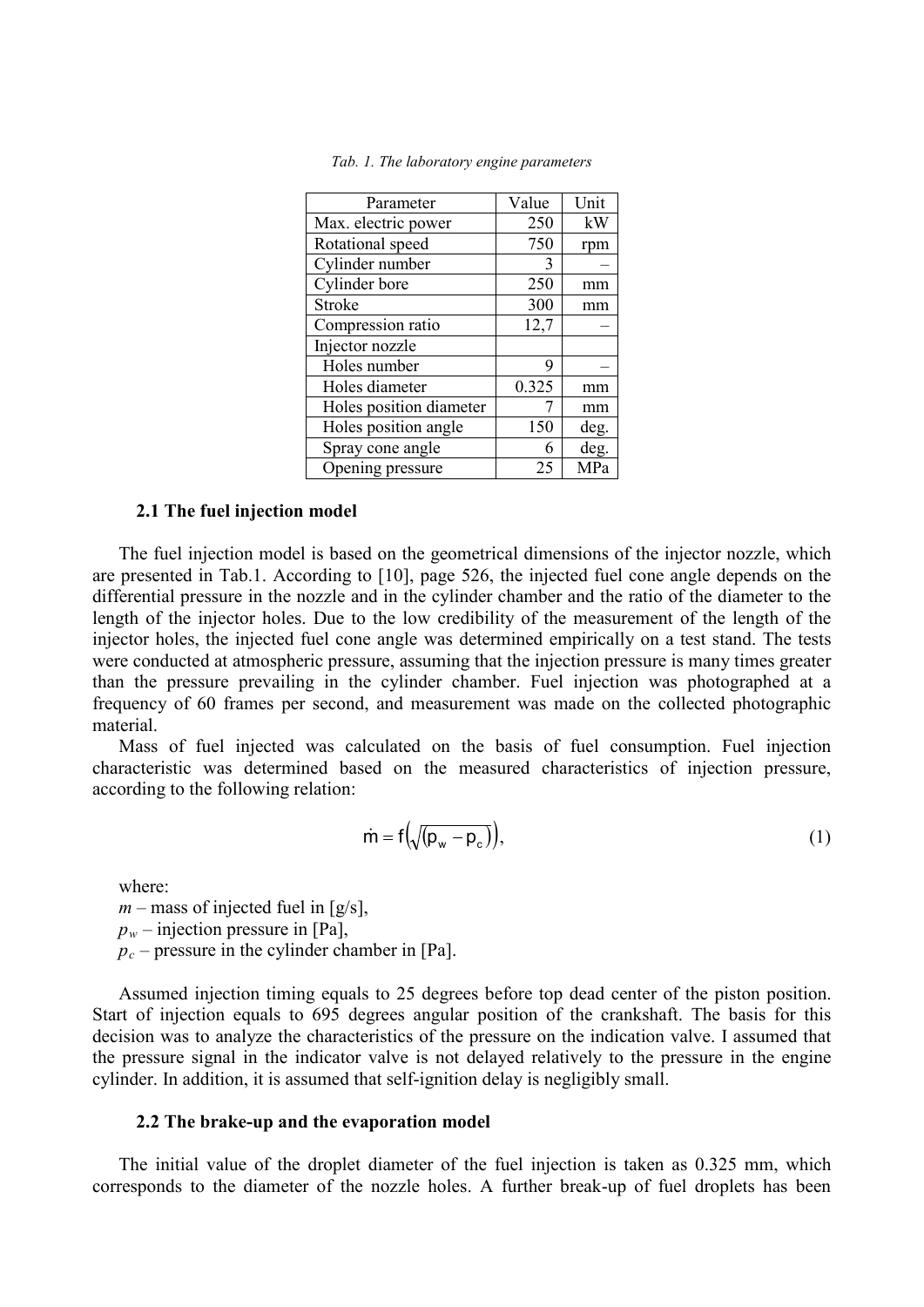described by the Lagrange description [\[8\]](#page-7-6) with TAB model application [\[11\].](#page-7-9) This model specifies the conditions for breaking-up of fuel droplets as a dimensionless factor that depends on the density of the fuel and the surrounded air, the viscosity of the fuel droplet, the relative velocity and diameter of droplets. If the value of the mentioned ratio is greater than 1, the drop breaks up. Distribution of mean droplet diameter, determined by the Sauter method [\[10\],](#page-7-8) is assumed as Chi<sup>2</sup>.

Simultaneously with the fuel atomization process begins the process of evaporation. This process results from the heating of fuel droplets. For modeling of heat flow from the air to fuel droplets and mass flow of fuel vapors from the droplets to air the Dukowicz's model is adopted [\[12\].](#page-7-10) The spherical shape of fuel droplets (microgravity conditions) and a constant temperature and heat transfer conditions on the surface of the droplet is assumed.

#### **2.3 The combustion process**

Evaporated fuel is mixed with air in the engine cylinder. To modeling these phenomena the k-ε model [\[6\]](#page-7-5) were using. The combustion process was described by the ECFM-3Z model. Mentioned model is prepared by Groupement Scientifque Moteurs consortium [\[13\].](#page-7-11) It is a model developed for modeling the combustion in diesel engines and it belongs to the CFM (Coherent Flame Model) class of models. The model can be used for both direct injected [\[14\],](#page-7-12) and spark ignited engines [\[15\].](#page-7-13) This model assumes that the chemical reactions take place in the relatively narrow layer of the flame. The flame progresses to the direction of fresh mixture of air and fuel. Mentioned flame layer is defined a homogeneous mixture of fuel and air and its shape and size is diffusion phenomena. In the present model, the self-ignition delay is determined by air temperature, the density of the mixture and the molar concentration of oxygen and fuel. Chemical kinetic calculations are prepared for assumed substitute fuel composition in the form of hydrocarbon  $C_{13}H_{23}$ .

#### **3. The laboratory stand**

Boundary conditions and initial conditions, as well as data necessary for validation of this model were collected during laboratory tests. The laboratory researches are carried out on a laboratory engine Al25/30, which basic parameters are presented on Tab.1. During the laboratory research the engine operate at a constant speed and load equal 250kW. The engine was fueled by diesel oil with known specifications. The research covered the registration of parameters of turbocharger, fuel system, lubrication, cooling and air exchange systems. All parameters are measure with a sampling time equal to 1 second and used for modeling the data was the arithmetic average of 3 observations. Closer description of laboratory research can be found in [\[16\].](#page-7-14)

#### **4. The validation model and obtained results**

Initial conditions of the model are measured during laboratory research pressure and temperature of the charge air in the air intake duct. These conditions were adopted for the entire volume of the intake manifold and the engine cylinder at the crank shaft angular position corresponding to beginning of the closing of the intake valve. Moreover, boundary conditions are determined, as the temperature of individual structural elements of the engine cylinder. The temperature of the intake valve with the inlet channel is assumed as measured temperature of the charge air. The boundary temperatures of the cylinder liner, piston and cylinder head are assumed as the lubricating oil temperature, measured behind the engine. For the temperature of the surface of exhaust valve with the exhaust duct is assumed temperature of the exhaust gas, measured behind the modeled cylinder of the engine.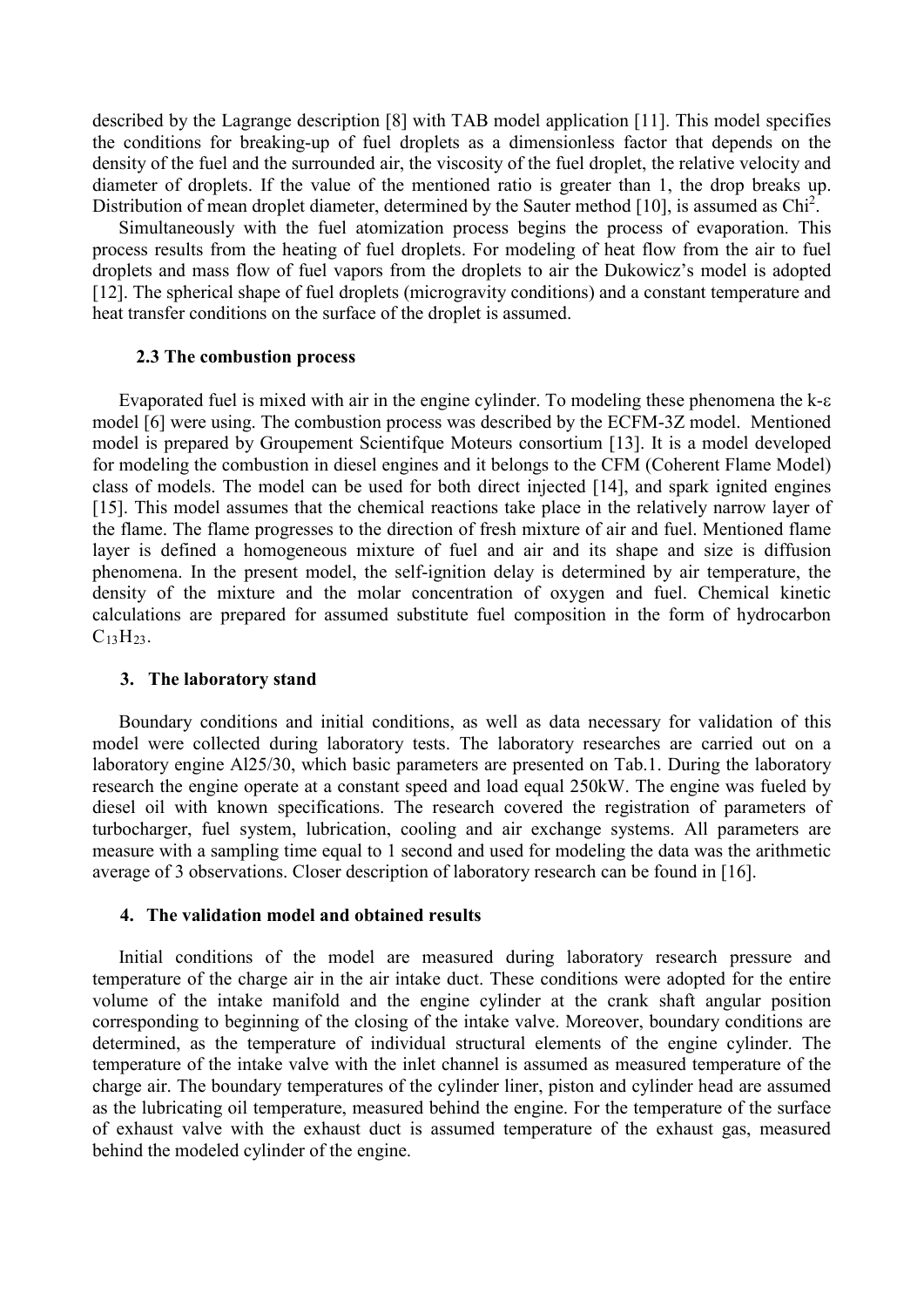The calculations are carried out from the beginning of the intake valve closing (575 degrees of the contractual angle of crankshaft position - CA), by compression and combustion processes until the end of the opening of the exhaust valve (contractual 850° CA). The top dead center of the piston position during the power stroke engine has the contractual CA equal 720°. Each step of the calculation corresponds to the CA required from 17 to 100 iterative calculations of the balance equations of momentum, energy and continuity for each grid cells. The convergence criterion for momentum, pressure and energy was assumed as the change in values of mentioned parameters is not larger than 0.01 after each iteration. The variable step of calculation was assumed from 0.01 to 1 degree of CA also. The results of calculations of each step are the input to the calculations for the next step. Calculations were performed using Fire software in 2013.1 version from AVL manufacturer.

On the 2 drawing the results of model validation are presented. Criteria of the model validation are assumed temperature of the exhaust gas after cylinder at the opening of the outlet valve (contractual 840° CA) and maximum combustion pressure in the engine cylinder.



*Fig.2. The calculated exhaust gas temperature and maximum pressure (p max)*

According to the presented results, calculated values are smaller from measured by 2.8% in the case of the exhaust gas temperature and by 4.5% in the case of the maximum in cylinder pressure.



*Fig.3. The mean parameters in all volume of the engine cylinder*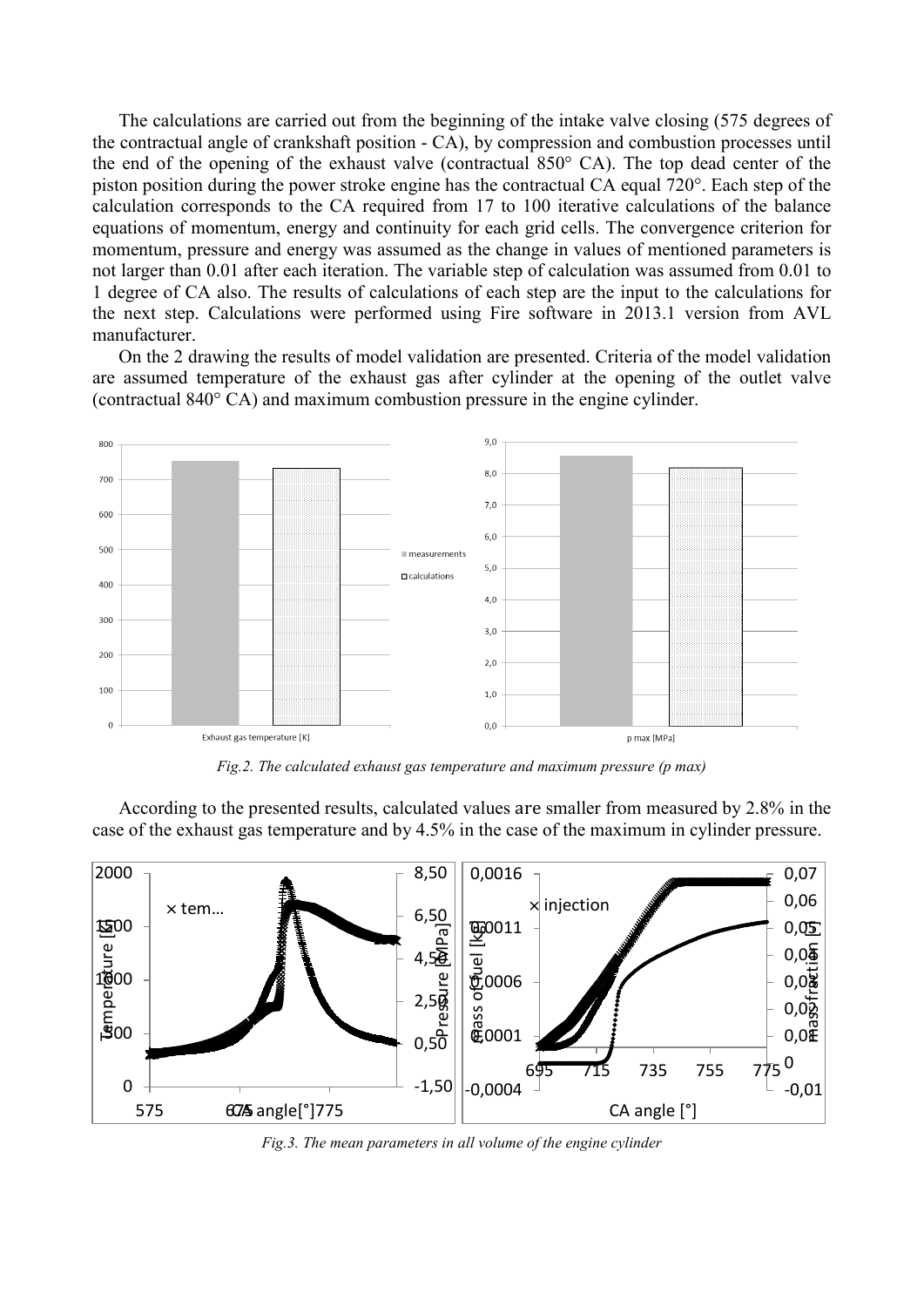On the left side of the Fig.3 the average values of temperature and pressure calculated for the whole volume of the engine cylinder are shown. It should be noted that obtained results are qualitatively consistent with results available in the literature [\[10\].](#page-7-8) On the right side of the Fig.3 the characteristics of the injection, vaporization and combustion of the fuel in the engine cylinder are shown. As previously mentioned, the fuel injection characteristic is a function of the (1) equation.



*Fig.4. The temperature of the combustion process*

In the initial period of fuel injection at a relatively low pressure and temperature in the engine cylinder, the amount of the evaporating fuel is less than the amount of injected fuel. Ignition of the fuel, referred to the sudden increase in the fraction of fuel burned, causes an increase in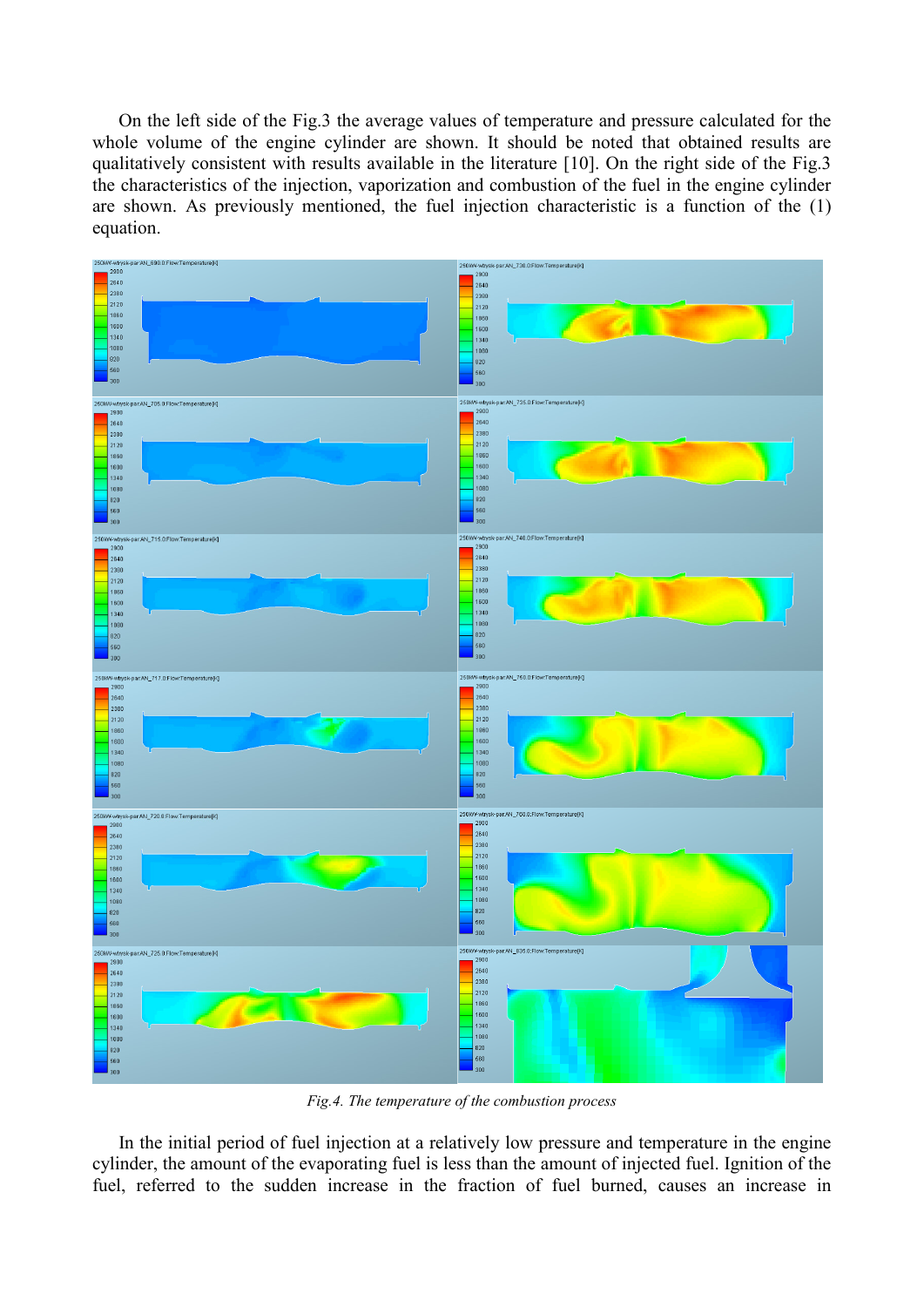temperature and pressure in the cylinder. The result of this is an increase of the amount of evaporating fuel to a value equal to the amount of injected fuel. The residual value of the fuel burned fraction in the initial stage of the combustion process is the result of chemical dissociation of fuel before auto-ignition. It should be noted that illustrated in Fig.3 temperature values are the average values of temperatures for the entire volume of the cylinder. Local temperatures differ significantly from the average values.

Figure 4 shows temperature changes in the engine cylinder with the rotation of the crankshaft on the example of the axial cross-section of the cylinder. Cross-section of the cylinder passes through the axis of the right side of the nozzle hole. The lower profile of the cross section corresponds to the shape of the piston bottom. According to the presented the results, auto-ignition of the fuel occurs 3-4° before TDC of the piston position and causes a sudden increase of temperature. Since then, the development of combustion occurs towards a cooler piston bottom and the cylinder walls. The initial combustion period is very fast, because the combustion rate is determined by kinetic phenomena that are taking place in a mixture of fuel and air. At the first, the turbulent combustion is slowed down at the moment of lack of combustible mixture in the cylinder. According to the result from Fig.3, starting from the TDC of the piston position (contractual 720° CA), the combustion rate is determined by the fuel injection characteristics and diffusion phenomena, occurring on the surface of the liquid fuel droplets. A symptom of this state of affairs is to cover the characteristics of fuel injection and fuel evaporation.

It should be noted that calculations show a significant delay of auto-ignition. Assumed models and boundary and initial conditions have resulted in auto-ignition delay equal to 7-8° CA. For this reason, it must be assumed that the auto-ignition delay is not negligible, as assumed. Furthermore, according to the cited measurement results carried out on the same research facility [\[3\]](#page-7-2) there is a significant delay between the measured pressure signal on the indicator valve and the signal measured in the engine cylinder. Therefore, the conclusion must accept that the determination of injection based on the characteristics of the pressure signal on the indicator valve gives a result considerably delayed due to two discussed phenomena.

According to results, presented in Fig.4, the maximum combustion temperature comes to 2500K. It should also be noted that at large part of the cylinder volume the temperature of the combustion process is high enough to allow oxidation of the nitrogen in accordance with the thermal Zeldovich mechanism [\[10\].](#page-7-8)

#### **5. Conclusions**

The aim of this research was to formation of the model of combustion process in the marine, 4 stroke, diesel engine. The chosen object of research was a laboratory AL25/30 engine. For achievement of the aim, laboratory measurements were made and the results were used to determine the boundary and initial conditions. In addition, measurements of the fuel injection shape were made on the test bench and made a faithful geometric model of structural components of the engine cylinder. The obtained data has been implemented in the three-dimensional model comprising the fuel injection phenomena, the brake-up and the evaporation of fuel, auto-ignition, flame propagation and heat exchange with the structural elements of the engine cylinder. As a result of activities succeeded in creating a model of the combustion process in the cylinder, which has been positively validated due to the maximum combustion pressure and the temperature of the exhaust gases. This model allowed for a qualitative assessment of the processes occurring in the engine cylinder. The analysis of the temperature distribution in the cylinder showed significant differences of temperature in the volume of the cylinder. As a result of these differences in the maximum temperature reached in the cylinder combustion to 2500K, and the average for the entire volume of the cylinder is lower than 600K.